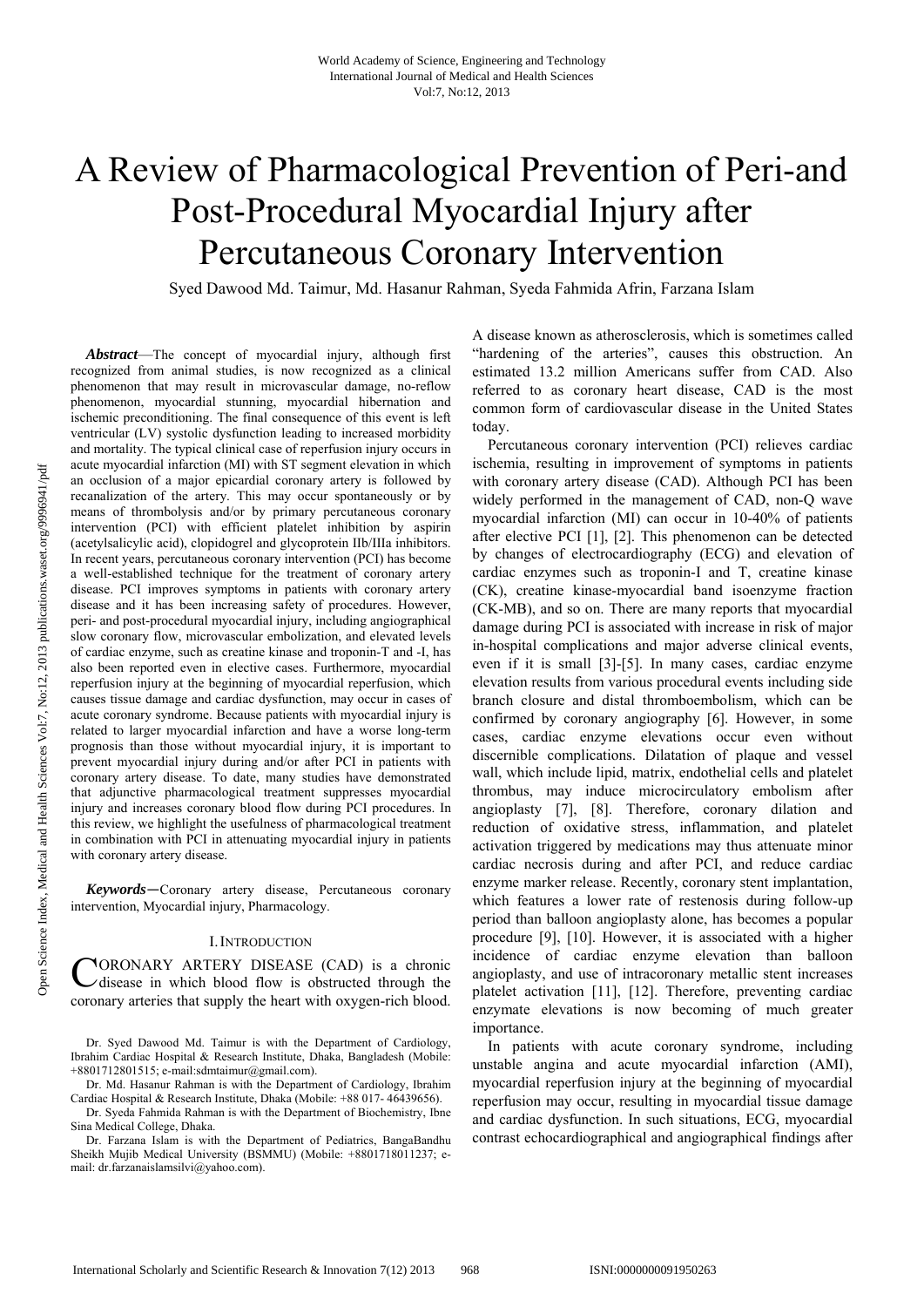successful PCI can detect myocardial reperfusion at the microcirculatory level and myocardial damage [13], [14].

Combined use of pharmacological intervention in addition to PCI may moderate microcirculatory impairment and eventually reduce the incidence and/or severity of infarction, resulting in better clinical outcomes after PCI. In this review, the usefulness of pharmacological treatment in combination with PCI in attenuating myocardial injury in patients with CAD is highlighted.

## II. GLYCOPROTEIN IIB/IIIA INHIBITORS

The platelet surface glycoprotein IIb/IIIa receptors play an important role in the final common pathway leading to platelet aggregation [15], [16]. Platelet deposition and aggregation are activated during PCI, particularly coronary stent implantation [7], [8], [17]. This phenomenon may induce platelet aggregation, which is related to acute coronary closure after procedures. Glycoprotein IIb/IIIa inhibitors disperse platelet deposition and also protect coronary microcirculation from embolization of platelet thrombi, which is sometimes induced by coronary balloon inflation and stent implantation. Therefore glycoprotein IIb/IIIa inhibitors have beneficial effects on preventing myocardial injury in these contexts.

In many large trials, some glycoprotein IIb/IIIa inhibitors have been reported to be effective in reducing ischemic complications in patients treated with PCI [18]-[21]. Of various glycoprotein IIb/IIIa inhibitors, abciximab has been most often used in trials for evaluation of clinical outcomes in patients undergoing PCI. In the EPIC trial, abciximab reduced the incidence of acute ischemic events by 35% in patients undergoing PCI [18]. However, it increased the incidence of major bleeding complications. In that study, concurrent administration of high doses of heparin was used. In the EPILOG trial [19], abciximab also had beneficial effects in reducing the risk of acute ischemic complications after PCI procedures. In bleeding complications, there were no significant differences among the group assigned to placebo with standard-dose heparin, the group assigned abciximab with low-dose, weight-adjusted heparin, and the group assigned abciximab with standard-dose, weight-adjusted heparin, though minor bleeding events were more frequently seen in the group assigned abciximab with standard-dose heparin. In a sub-analysis of the EPISTENT trial [20], abciximab significantly reduced angiographic complications including major and minor dissections, distal embolization, thrombus postprocedure, side branch or other vessel occlusion, residual stenosis >50%, transient coronary occlusion, and Thrombolysis In Myocardial Infarction (TIMI) final flow <3 during coronary stenting, compared with placebo[21]. In that study, abciximab also significantly reduced the incidence of CK-MB elevation in patients without angiographic complications.

According to AMI patients undergoing PCI, it has been reported that administration of glycoprotein IIb/IIIa inhibitors improves myocardial reperfusion [22], [23]. In the ADMIRAL trial, early administration of abciximab (a 0.25 mg/kg abciximab bolus before catheterization followed by a 12-hour infusion of 0.125 μg/kg/min) significantly improved coronary patency before and after stenting in patients with AMI, compared to placebo administration. A meta-analysis of six randomized trials showed that early administration of glycoprotein IIb/IIIa inhibitors in patients with ST-elevation-AMI improved coronary patency after PCI with favorable trends for clinical outcomes [23].

## III. BIVALIRUDIN

Bivalirudin is a direct thrombin inhibitor. Some studies found that bivalirudin use to be noninferior to treatment with heparin plus glycoprotein IIb/IIIa inhibitors [24],[25]. Furthermore, bleeding complications were less frequently seen in patients with periprocedural bivalirudin therapy than in patients with heparin plus glycoprotein IIb/IIIa inhibitors [25]. Thus, in this context, bivalirudin has a beneficial effect.

## IV. THIENOPYRIDINE

Thienopyridine compounds such as ticlopidine and clopidogrel inhibit the platelet adenosine diphosphate receptor, resulting in blocking platelet aggregation. Dual antiplatelet therapy with aspirin and thienopyridine compound is widely used to prevent stent thrombosis and ischemic complication after PCI procedure [26], [27]. However, there are few studies focusing on the effect of pre-treatment with thienopyridine on preventing procedural related myocardial injury in patients undergoing PCI.

One retrospective report suggests that beginning ticlopidine therapy several days prior to elective stent implantation was associated with a reduced risk of procedural non-Q-wave myocardial infarction [28]. On the other hand, a prospective study reported that pretreatment with clopidogrel failed to decrease post-procedural elevation of troponin I and CK-MB [29]. It is also controversial whether there is an additive antiplatelet effect of ticlopidine in combination with glycoprotein IIb/IIIa inhibitors.

## V. ADENOSINE

It is well known that brief episodes of ischemia in patients with repetitive balloon inflation during elective PCI relieve angina attack and ST elevation in ECG and that effects of transient episodes of angina protect myocardium from ischemic damage in patients with acute coronary syndrome [30], [31]. These cardioprotective effects are called preconditioning phenomenon. Adenosine plays a key role in preconditioning of myocardium [32], and thus might therefore have a beneficial effect in preventing myocardial necrosis following PCI, in addition to its vasodilator effect.

A small clinical trial consisting of 28 patients (16 in the control group and 12 in the adenosine group) showed that the intracoronary administration of adenosine (1 mg/min in the right coronary artery or 2 mg/min in the left coronary artery) over a 10-minute period during PCI reduced release of serum CK-MB 24 hours after PCI [33].

Hanna et al. reported that intracoronary administration of adenosine prevented no reflow phenomenon during rotational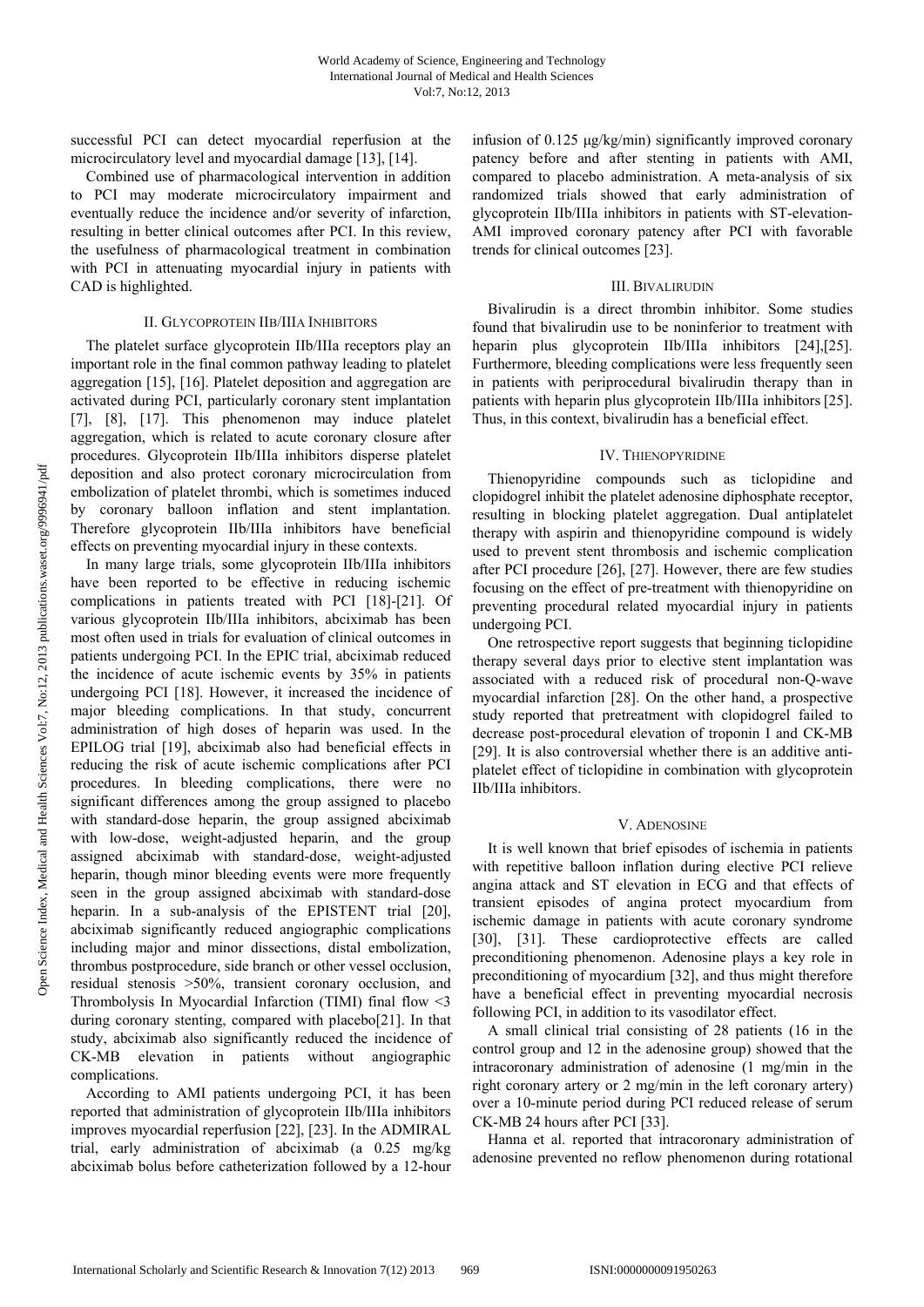atherectomy [34]. This report is very important because that slow flow and no reflow phenomenon is a common complication of rotational atherectomy [35].

It has been reported that in AMI patients treated with PCI, intracoronary administration of 4mg adenosine in 2ml saline into the distal bed of a totally occluded vessel prevented noreflow phenomenon, and improved LV function a week after PCI [36].

## VI. NITRIC OXIDE

Nitric oxide has been used for the relief of attacks of angina. Nitrates improve the myocardial oxygen supply-todemand ratio in ischemic zones and relax coronary smooth muscle cells, resulting in suppression of coronary vasospasms [37].

Kurz et al. examined whether the intravenous administration of nitroglycerin for 12 hours after elective coronary stenting would decrease the incidence of angina and minor myocardial necrosis, as detected by cardiac troponin I increase, in a prospective, single center study including 100 patients [38] Although the incidence of post-procedural chest pain did not differ between the two groups, the rate of occurrence of minor myocardial necrosis was significantly reduced in the nitroglycerin group.

Amit et al. reported that the intracoronary administration of nitroprusside (60μg), selectively injected into distal to the occlusion of the infarct-related artery, did not prevent the noreflow phenomenon in patients with AMI, treated with primary PCI, although nitroprusside improved clinical outcomes at 6 months after PCI [39].

## VII. NICORANDIL

Pharmacological treatment with ATP-sensitive potassium channel openers has similar cardioprotective effects like ischemic preconditioning [31], [40]. As mentioned above, ischemic preconditioning effects can help avoid complications during PCI and have important therapeutic implications.

Nicorandil, a hybrid of adenosine triphosphate-sensitive K channel opener and nitrates, has vasodilatory effects and thus increases coronary blood flow particularly in small vessels, prevents vasospasms and improves microvascular circulation [41], and cardiac sympathetic nerve activity, and thereby prevents slow flow in patients with ischemic heart disease [42]. For these reasons, nicorandil is now used as a pharmacological adjunct to PCI. Murakami et al. investigated whether intravenous 6-hour nicorandil infusion (a dose of  $2\mu$ g/kg/min starting just before PCI) would reduce the incidence of minor cardiac marker elevation in 192 patients undergoing elective coronary stenting [43]. Nicorandil treatment reduced the incidence of elevation of cardiac markers and decreased the levels of such markers in serum after PCI with stent implantation. Kuwabara et al. found that in 48 patients treated with elective PCI, intracoronary and intravenous nicorandil during PCI improved the recovery of myocardial fatty acid utilization on evaluation by iodine-123 beta-methyl-p-iodophenyl-pentadecanoic acid single photon

emission computed tomography (I-123 BMIPP SPECT), and that this improvement was related to better left ventricular systolic function [44]. Iwasaki et al. showed that preventive effect on the incidence of slow or no reflow during rotational atherectomy was much more seen in patients treated with intracoronary nicorandil, compared with verapamil [45].

Ito et al. performed a prospective, single-center study including 81 patients with a first anterior AMI who received successful PCI and showed effectiveness of intravenous nicorandil (6mg for 24 hours after bolus injection at a dose of 4mg) on preventing no-reflow phenomenon microvascular function as assessed by intracoronary myocardial contrast echocardiography [46]. We reported that the addition of 12mg of nicorandil intravenously just before direct

PCI accelerated ST-segment resolution and improved epicardial flow in patients with ST-elevation AMI [47].

Nicorandil dose-dependently increases coronary artery blood flow and improves other physiological parameters [48], although administration of it, particularly in intracoronary fashion, may induce ventricular arrhythmia [49]. Further study is thus needed to determine optimal methods of administration and doses of this agent.

Diazoxide is also known as an ATP-sensitive potassium channel opener. Although experimental studies have shown cardioprotective effects of diazoxide, there are limited clinical data in PCI cases.

## VIII. BETA-BLOCKERS

Beta-blocker therapy in patients with ischemic heart disease has been widely reported. Some studies examined whether beta-blocker reduced clinical complications in patients treated with PCI. Some experimental studies have shown that intravenous administration of beta-blockers prior to coronary artery occlusion favorably reduced electrocardiographic and enzymatic parameters [50].

Sharma et al. performed a prospective observational but non-randomized study including 1675 consecutive patients undergoing PCI, and showed that prior administration of betablockers before PCI had a cardioprotective effect in limiting CK-MB release after PCI [51]. On the other hand, Ellis et al. reported that there appeared to be no relationship between prior beta-blockers use and rise in CK-MB in a large and consecutive cohort of 6200 patients undergoing PCI [52]. There were important differences between these two studies in the statistical methods used to adjust differences between patients treated with or without beta-blockers. However, neither was a randomized study with assignment of betablockers or placebo to patients.

A recent double-blind clinical trial showed that the intracoronary administration of propranolol (15μg/kg), selectively delivered before first balloon inflation via an intracoronary catheter with the tip distal to the coronary lesion, significantly reduced the incidence of CK-MB elevation and troponin-T elevation after PCI and improve short-term clinical outcomes, compared to placebo [53]. Further study is needed to assess the efficacy of beta-blockers in the prevention of myocardial injury.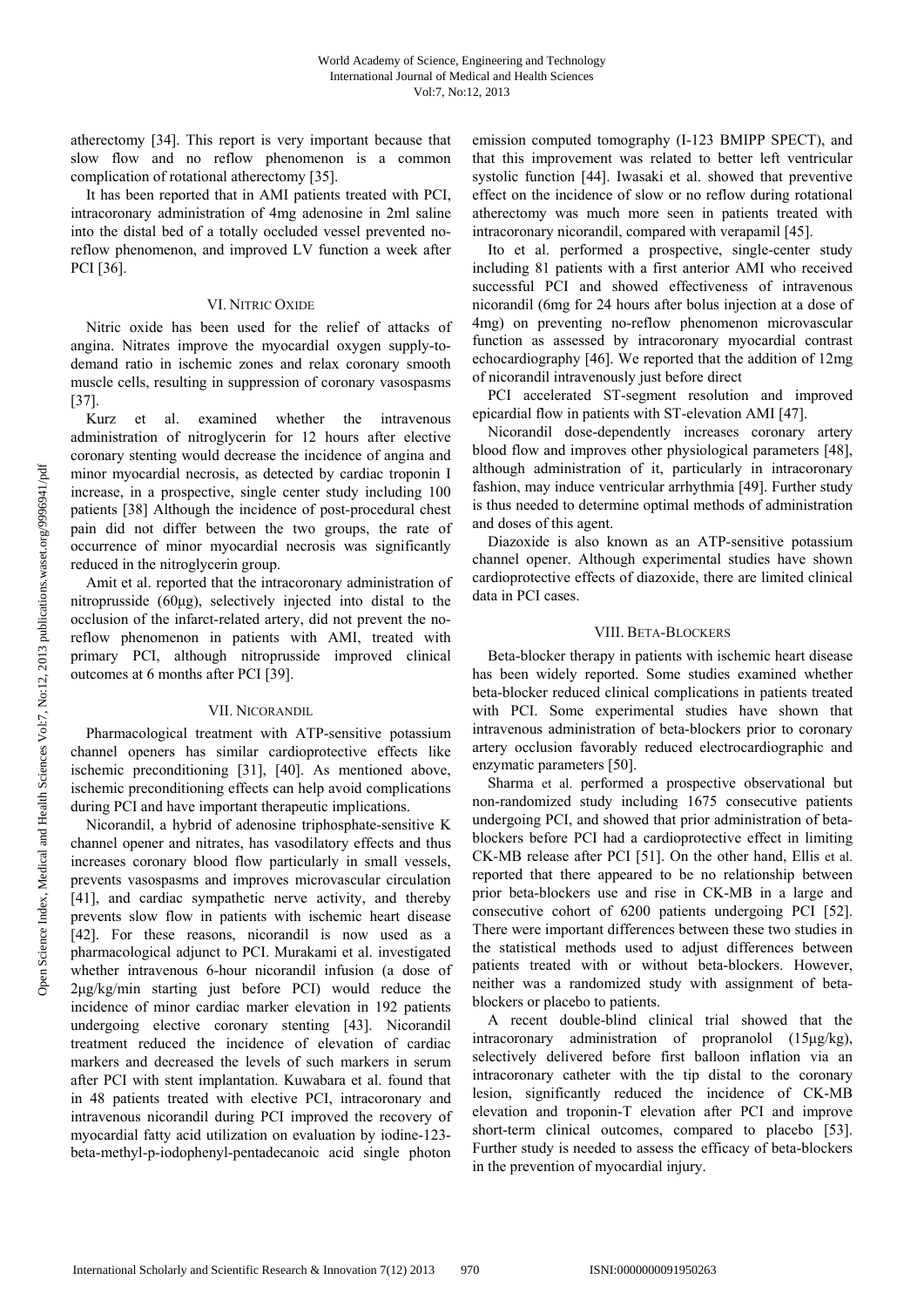## IX. ANGIOTENSIN CONVERTING ENZYME INHIBITORS

Treatment with angiotensin converting enzyme (ACE) inhibitors induces accumulation of bradykinin, reduces plasma angiotensin II levels and decreases plasma plasminogen activator inhibitor-1 (PAI-1), a risk factor for myocardial infarction [54]. These mechanisms are expected to be potentially beneficial in patients undergoing PCI. Particularly increasing bradykinin has been experimentally found to trigger preconditioning effects experimentally [55].

Recently, it has been reported that enalapril at increased coronary blood flow, and that pretreatment with enalapril at resulted in less ST-segment shift and less chest pain during the first balloon inflation in a prospective randomized study including 22 patients undergoing elective PCI [56].

## X. 3-HYDROXY-3-METHYLGLUTARYL CO-ENZYME A (HMG-COA) REDUCTASE INHIBITORS: STATINS

3-hydroxy-3-methylglutaryl co-enzyme A (HMG-CoA) reductase inhibitors (statins) are widely used for treatment with hypercholesterolemia and/or coronary artery disease [57]. It is well known that statins have non-lipid-lowering pleiotropic effects including anti-thrombotic effects, improvement of vascular endothelial function, and reduction of oxidative stress and inflammation [58].

In nonrandomized observational studies, preoperative treatment with statins before elective PCI was associated with lower levels of periprocedural CK and CK-MB elevation [59]. Furthermore, randomized trials have indicated that statin administration before elective PCI reduces the rate of myocardial injury after PCI. In the Atorvastatin for Reduction of Myocardial Damage during Angioplasty (ARMYDA)

study, 153 patients scheduled for elective PCI were randomized to receive atorvastatin (40 mg/day) or placebo 7 days before the procedure [60]. Atorvastatin treatment significantly reduced post-procedural release of several markers of myocardial damage, including myoglobin, troponin I, and CK-MB, compared with the control. Briguori et al. investigated whether pre-procedural statin administration started at least 3 days before elective PCI was effective in preventing elevation of myocardial injury after the procedure and found that the incidence of CK-MB elevation >5 times the upper limit of normal was approximately 50% lower in patients treated with pre-procedural statin administration [61].

In AMI cases, we recently reported that ST segment resolution >50% on electrocardiography after direct PCI was much more observed in patients receiving chronic statin treatment before the onset of AMI than in patients without statin and that patients treated with statins had a lower peak CK levels [62]. Iwakura et al. demonstrated the effectiveness of chronic statin pretreatment before AMI in decreasing the incidence of the no-reflow phenomenon as assessed by intracoronary myocardial contrast echocardiography [63].

Many trials have demonstrated decreases in the incidence of myocardial injury after PCI for coronary artery disease in patients treated with pre-procedural statins. However, because these trials consisted of small study samples, larger multicenter studies are warranted to corroborate their findings.

## XI. CONCLUSIONS

From various mechanisms, pharmacological intervention increases coronary blood flow, suppresses myocardial damage, and prevents complications during and after PCI procedures.



C Healthwise, Incorporated

Fig. 1 Coronary Artery: Stent Procedure [64]

PCI may induce thromboembolism and/or atheroembolism in the distal coronary bed. The effect of treatment with glycoprotein IIb/IIIa inhibitors, bivalirudin, and thienopyridine compounds is thought to block platelet aggregation and thus better prevention of procedural thrombus formation. Pretreatment with statins may prevent microvascular plugging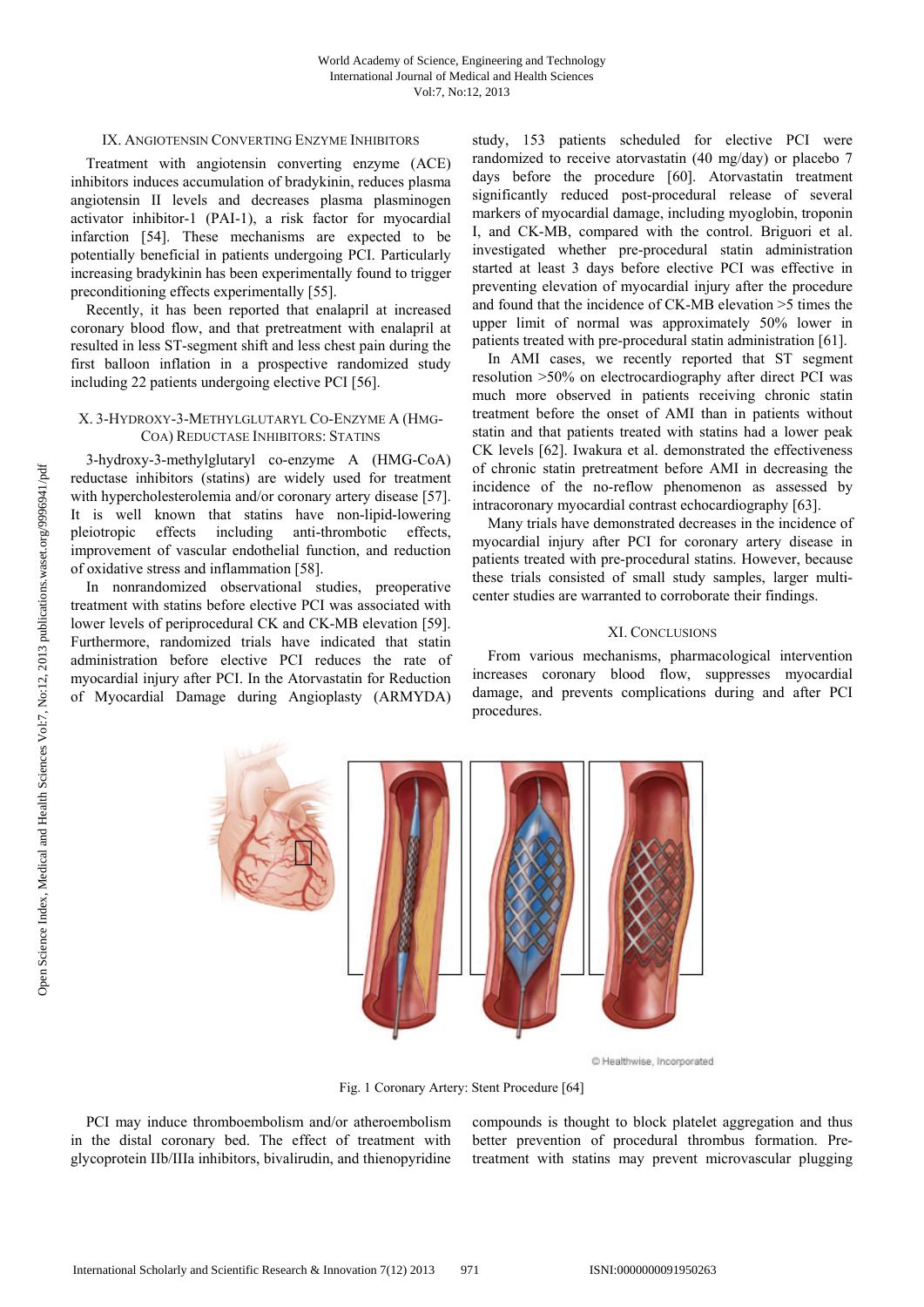due to atheroembolism. PCI may also induce microvascular spasms and/or edema. For these mechanisms, adenosine, nitric

oxide, and nicorandil play key roles.



Fig. 2 Technique of Percutaneous Coronary Intervention [65]

Cardio protective effects mimicking preconditioning effects may decrease myocardial injury. From this point, adenosine, ATP-sensitive potassium channel openers, and ACE inhibitors may be useful. It is also important that oxygen free-radical production is prevented and endothelial functions are preserved by some medications. The ability of pharmacological treatment to prevent peri-and post-procedural myocardial injury when added to PCI, thus has important therapeutic implications.

#### **REFERENCES**

- [1] Ravkilde J, Nissen H, Mickley H, Andersen PE, Thayssen P, Horder M. Cardiac troponin T and CK-MB mass release after visually successful percutaneous transluminal coronary angioplasty in stable angina pectoris. Am Heart J. 1994;127:13–20.
- [2] Califf RM, Abdelmeguid AE, Kuntz RE, et al. Myonecrosis after revascularization procedures. J Am Coll Cardiol. 1998;31:241–251.
- Kugelmass AD, Cohen DJ, Moscucci M, et al. Elevation of the creatine kinase myocardial isoform following otherwise successful directional coronary atherectomy and stenting. Am J Cardiol. 1994;74:748–754.
- [4] Tardiff BE, Califf RM, Tcheng JE, et al. Clinical outcomes after detection of elevated enzymes in patients undergoing percutaneous intervention. J Am Coll Cardiol. 1999;33:88–96.
- Simoons ML, van den Brand M, Lincoff M, et al. Minimal myocardial damage during coronary intervention is associated with impaired outcome. Eur Heart J. 1999;20:1112–1119.
- [6] Ramírez-Moreno A, Cardenal R, Pera C, et al. Predictors and prognostic value of myocardial injury following stent implantation. Int J Cardiol. 2004;97:193–198.
- [7] Badimon L, Badimon JJ, Galvez A, Chesebro JH, Fuster V. Influence of arterial wall damage and wall shear rate on platelet deposition: Ex vivo study in a swine model. Arteriosclerosis. 1986;6:312–320.
- [8] Wilentz JR, Sanborn TA, Haudenschild CC, Valeri CR, Ryan TJ, Faxon DP. Platelet accumulation in experimental angioplasty: Time course in relation to cardiovascular injury. Circulation. 1987;75:636–642.
- Serruys PW, de Jaegere P, Kiemeneij F, et al. A comparison of balloon expandable-stent implantation with balloon angioplasty in patients with coronary artery disease. N Engl J Med. 1994;331:489–495.
- [10] Fischman DL, Leon MB, Baim DS, et al. A randomized comparison of coronary stent placement and balloon angioplasty in the treatment of coronary artery disease. N Engl J Med. 1994;331:496–501.
- [11] Gawaz M, Neumann FJ, Ott I, May A, Rudiger S, Schomig A. Changes in membrane glycoproteins of circulating platelets after coronary stent implantation. Heart. 1996;76:166–172.
- [12] Gawaz M, Neumann FJ, Ott I, May A, Schomig A. Platelet activation and coronary stent implantation. Effect of antitrombotic therapy. Circulation. 1996;94:279–285.
- [13] van't Hof AWJ, Liem A, de Boer MJ, Zijlstra F. For the Zwolle Myocardial Infarction Study Group. Clinical value of 12-lead electrocardiogram after successful reperfusion therapy for acute myocardial infarction. Lancet. 1997;350:615–619.
- [14] Claeys MJ, Bosmans J, Veenstra L, Jorens P, Raedt HD, Vrints CJ. Determinants and prognostic of persistent ST-segment elevation after primary angioplasty for acute myocardial infarction. Circulation. 1999;99:1972–1977.
- [15] Phillips DR, Charo IF, Parise LV, Fitzgerald LA. The platelet membrane glycoprotein IIb-IIIa complex. Blood. 1988;71:831–843.
- [16] Coller BS. Platelets and thrombolytic therapy. N Engl J Med. 1990;322:33–42.
- [17] Gawaz M, Neumann FJ, Ott I, Schiessler A, Schömig A. Platelet function in acute myocardial infarction treated with direct angioplasty. Circulation. 1996;93:229–237.
- [18] The EPIC Investigators. Use of a monoclonal antibody directed against the platelet glycoprotein IIb/IIIa receptor in high-risk coronary angioplasty. N Engl J Med. 1994;330:956–961.
- [19] EPILOG Investigators. Effect of the platelet glycoprotein IIb/IIIa receptor inhibitor abciximab with lowere heparin dosages on ischemic complications of the percutaneous coronary revascularization. N Engl J Med. 1997;336:1689-696.
- [20] The EPISTENT Investigators. Randomised placebo-controlled and balloon-angioplasty-controlled trial to assess safety of coronary stenting with use of platelet glycoprotein-IIb/IIIa blockade. Lancet. 1998;352:87–92.
- [21] Islam MA, Blankenship JC, Balog C, et al. Effect of abciximab on angiographic complications during percutaneous coronary stenting in the Evaluation of Platelet IIb/IIIa Inhibition in Stenting trial (EPISTENT) Am J Cardiol. 2002;90:916–921.
- [22] Montalescot G, Barragan P, Wittenberg O, et al. Platelet glycoprotein IIb/IIIa inhibition with coronary stenting for acute myocardial infarction. N Eng J Med. 2001;344:1895–1903.